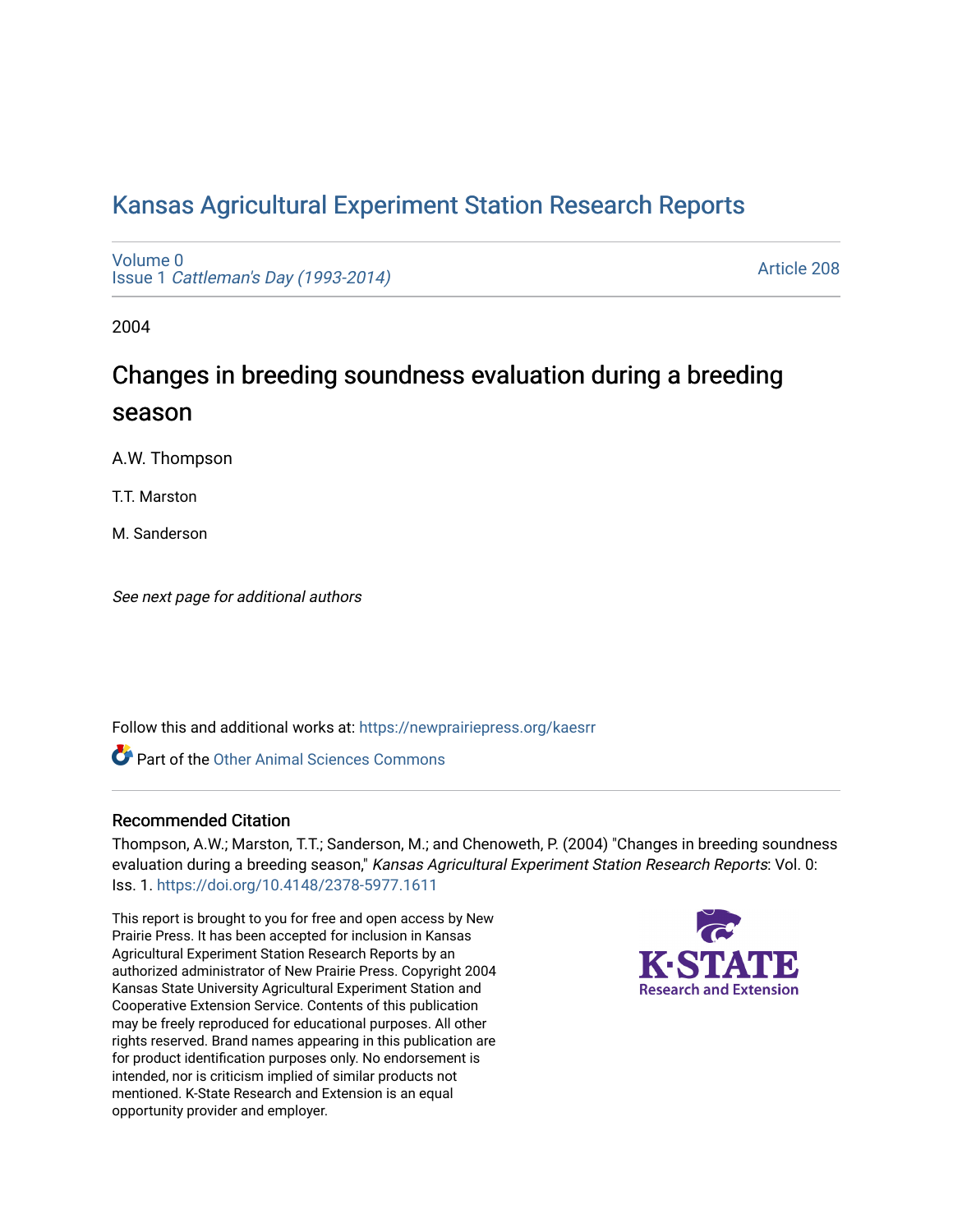# Changes in breeding soundness evaluation during a breeding season

## **Abstract**

Breeding-soundness evaluations are a common tool in the beef industry to test a bull's potential fertility. These evaluations place a bull into one of three categories: satisfactory, unsatisfactory, or deferred. These categories only refer to the bull at a specific time, and his status can and will change over time. The purpose of this report is to explain and demonstrate the changes in a bull's breeding- soundness evaluations during a breeding season.

# Keywords

Cattlemen's Day, 2004; Kansas Agricultural Experiment Station contribution; no. 04-242-S; Report of progress (Kansas State University. Agricultural Experiment Station and Cooperative Extension Service); 923; Beef; Breeding; Soundness

# Creative Commons License



This work is licensed under a [Creative Commons Attribution 4.0 License](https://creativecommons.org/licenses/by/4.0/).

## Authors

A.W. Thompson, T.T. Marston, M. Sanderson, and P. Chenoweth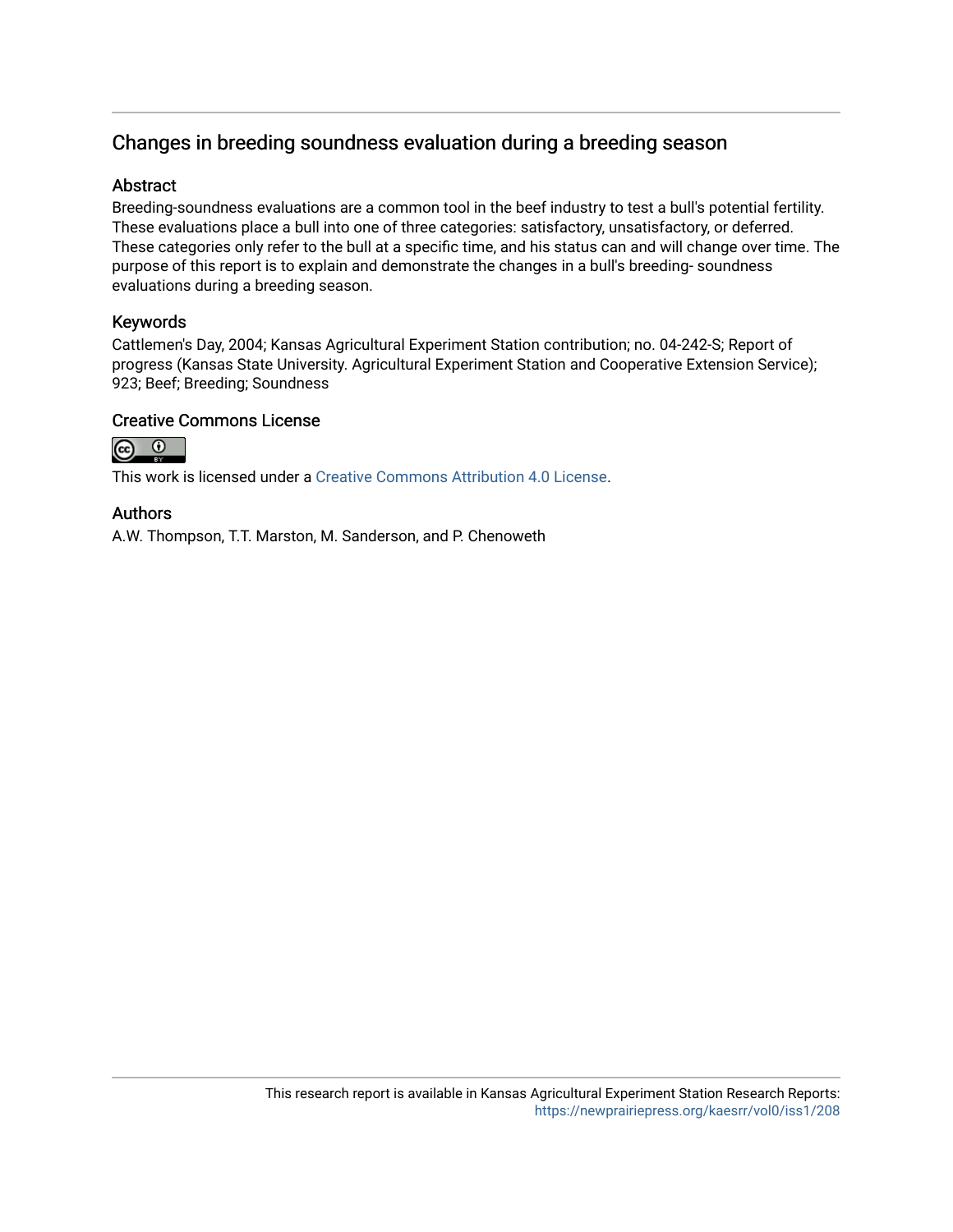#### **CHANGES IN BREEDING SOUNDNESS EVALUATION DURING A BREEDING SEASON**

*A. W. Thompson, T. T. Marston, M. Sanderson, and P. Chenoweth* 

#### **Summary**

 Breeding-soundness evaluations are a common tool in the beef industry to test a bull's potential fertility. These evaluations place a bull into one of three categories: satisfactory, unsatisfactory, or deferred. These categories only refer to the bull at a specific time, and his status can and will change over time. The purpose of this report is to explain and demonstrate the changes in a bull's breeding-soundness evaluations during a breeding season.

#### **Introduction**

Reproductive management of a cattle herd has many different components. Most of the emphasis is placed on female reproduction. Non-pregnant cows are typically culled from herds. If artificial insemination is not used, then the "bull power" of the herd is responsible for ensuring that cows are bred. Because 95% of the beef cows in the United States are bred by bulls, bull fertility is a substantial area for reproductive management.

 The most common tool of reproductive management of bulls is a breeding-soundness evaluation just before the beginning of the breeding season. The components of a breeding-soundness evaluation provide a picture of potential fertility at that time. The most common components of a breeding-soundness evaluation include a general physical exam, an examination of the male reproductive tract, assessment of semen, and a measurement of size of the testes. The breeding-soundness

evaluation should be performed by a qualified veterinarian. The Society for Theriogenology, a veterinary society that specializes in animal reproduction, has set guidelines to standardize the results of breeding-soundness evaluations. These guidelines are research-based, minimum standards that give producers fertility criteria for selection of bulls.

 The examination of the reproductive tract typically includes a trans-rectal examination of internal organs to ensure that there are no problems that will affect the bull's performance. The exam also looks at the external genitalia because, if a bull cannot extend and obtain an erection, he will not be able to breed any cows. Palpation of the testes is also performed to ensure that there are no problems or injuries.

 A sample of semen is obtained from the bull. The sample is evaluated for individual motility (the percentage of sperm that are moving forward). A recommended minimum threshold for motility is 30%, which is termed "fair" (Table 1). Morphology (structural correctness of the sperm) is also evaluated. The minimum threshold for structural correctness is 70%. Neither non-motile sperm nor sperm with incorrect morphology are likely to fertilize an egg.

 An evaluation of scrotal circumference is used to predict the bull's sperm production. In yearling bulls, scrotal circumference is associated with the age that the sire's heifer progeny will attain puberty. These factors have led to standards of acceptability (Table 2).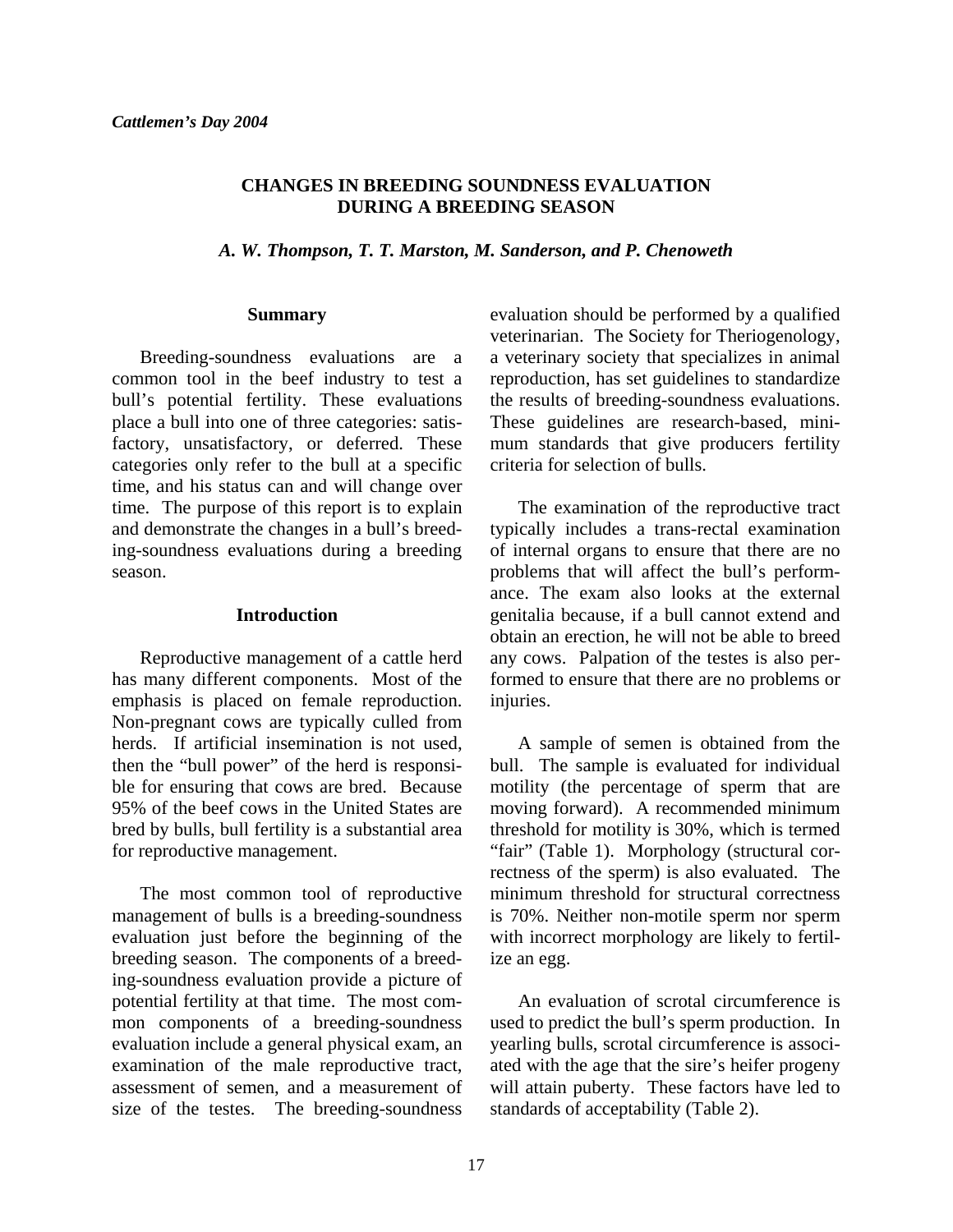The combination of evaluations will result in a category rating of Satisfactory, Deferred, or Unsatisfactory. A satisfactory rating means that a bull has passed all of the minimum requirements just stated. An unsatisfactory rating indicates the bull did not pass at least one of the minimum requirements and is not likely to recover normal fertility. Deferred ratings are used to describe bulls that do not fit into either of the other two categories, and for which subsequent testing will be required before the bull can be classified as satisfactory or unsatisfactory.

 As previously stated, the breedingsoundness evaluation provides a picture of potential fertility at a point in time. It does not mean that, once a bull has been deemed acceptable, he remains acceptable throughout the breeding season. To illustrate this point, bulls used in the commercial cow herd were subjected to a breeding-soundness evaluation before, during, and at the end of the breeding season.

#### **Experimental Procedures**

At the beginning of the 2003 breeding season, 12 bulls exposed to cows were subjected to a breeding-soundness evaluation. Four bulls were purchased at the beginning of the breeding season and had previously undergone a breeding-soundness evaluation. The bulls were rechecked during the breeding season, and were checked again at the conclusion of the breeding season (Figure 1).

#### **Results and Discussion**

Two bulls received an unsatisfactory rating at the start of the breeding season and were sold. One bull received a deferred rating and passed when rechecked two weeks later. This illustrates the need for every bull to be tested before the breeding season.

 The testing in the middle of the breeding season yielded three bulls with a deferred rating. One of these bulls (No. 364) had a dilute semen sample that could not be evaluated. This is not uncommon for bulls "in work" because of frequent breeding. Bulls that received a deferred rating were not rechecked until the end of the breeding season.

 At the conclusion of the breeding season, three bulls again produced deferred ratings. Interestingly, one bull that was deferred in the middle of the breeding season was deferred at the end of the breeding season. These results demonstrate how the fertility of the bull can change in a relatively short time (Figure 2).

 Such variations between breeding soundness evaluations can be attributed to a number of factors. The environment can potentially play a key role in fertility. A bull's fertility can be affected by both hot and cold temperatures. Although the bull has many mechanisms to regulate the temperature of the testes, extremes on either end of the spectrum can cause problems. This breeding season occurred during the summer months, and hot temperatures may have affected the bulls' fertility results. Heat and cold stress, unless severe, usually do not cause permanent sub-fertility.

 Another factor that could possibly play a role in variations between exams is injury or sickness. Injuries to the scrotum, testes, or internal reproductive organs will affect fertility. Sickness can also play a role in fertility. A fever will change the bull's temperature, and can cause damage to sperm. These conditions are not typically permanent, but may render a bull sub-fertile for a period of time. If a bull sustains an injury to his penis or testes, however, unsatisfactory fertility may be permanent.

 A bull's fertility is a constantly changing condition. A breeding-soundness evaluation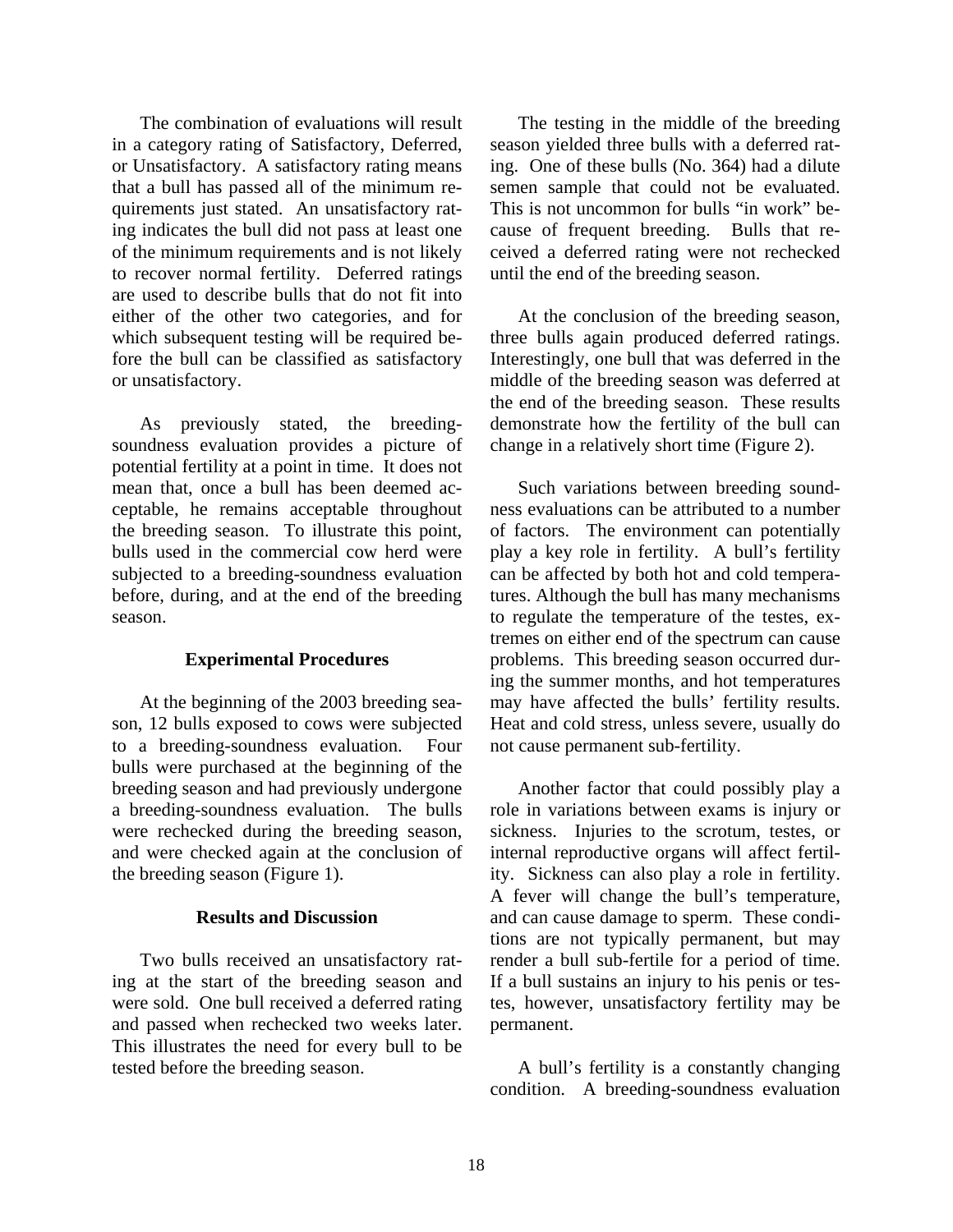is an extremely useful tool for determining the breeding potential of a bull, but it is important to realize that these evaluations are just a picture in time of the workings of the bull's reproductive tract.

**Table 1. Guidelines for Sperm Motility and Rating from a Breeding-Soundness Evaluation<sup>a</sup>**

| <b>Mass Activity</b>           | Rating    | Individual  |
|--------------------------------|-----------|-------------|
| Rapid Swirling                 | Very Good | 70%         |
| Slower Swirling                | Good      | 50-69%      |
| <b>Generalized Oscillation</b> | Fair      | $30-49\%$ * |
| Sporadic Oscillation           | Poor      | <30%        |

Adapted from BIF Guidelines.

\*A minimum recommended motility is 30% or Fair.

| Age                | Scrotal Circumference, cm |
|--------------------|---------------------------|
| 15 months          | 30                        |
| $>15$ <18 months   | 31                        |
| $>18$ $<21$ months | 32                        |
| $>21$ <24 months   | 33                        |
| $>24$ months       | 34                        |

**Table 2. Minimum Recommended Scrotal Circumference** 



**Figure 1. Timeline of Breeding-Soundness Examinations in Relation to the Breeding Season.**